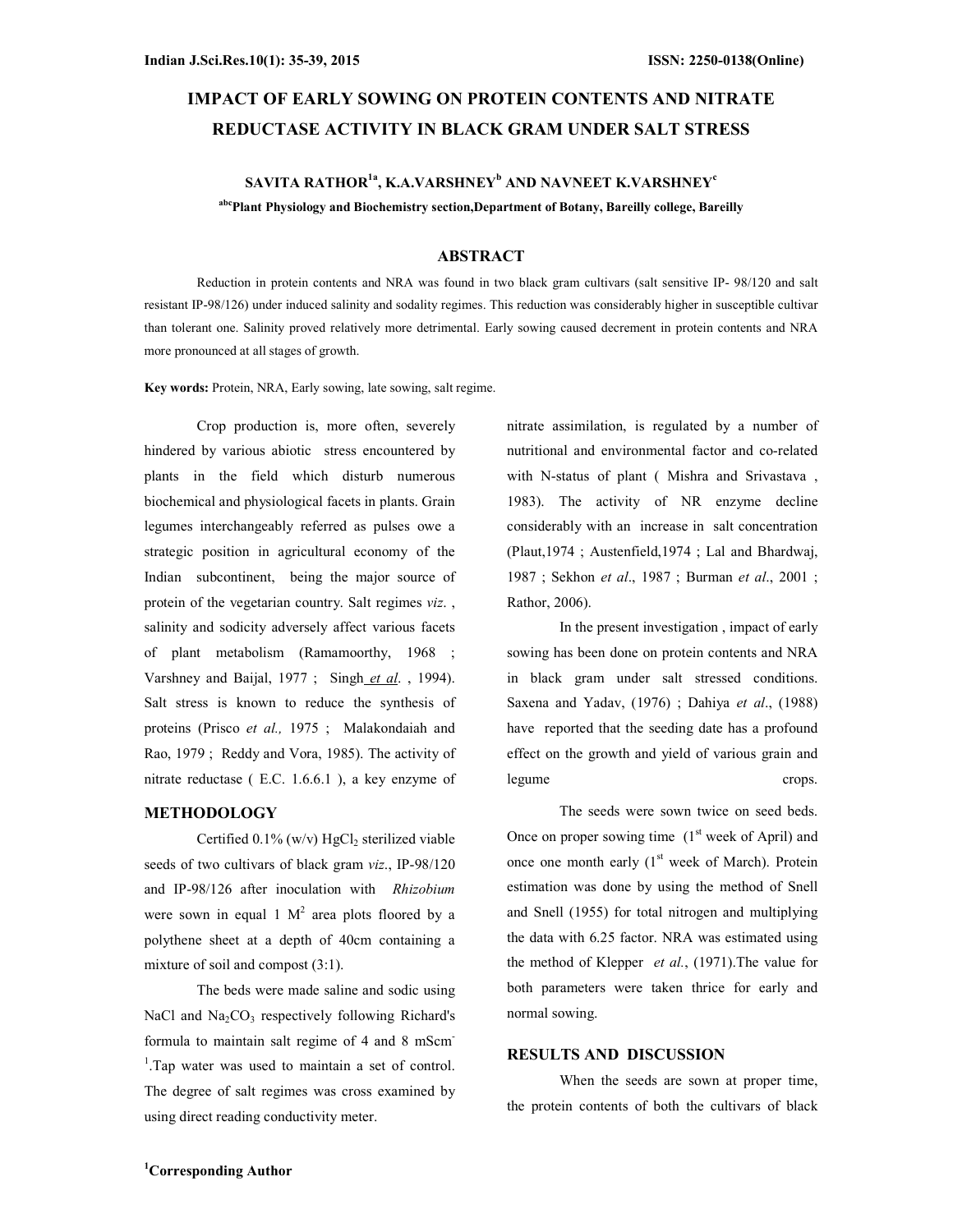#### RATHOR ET AL: IMPACT OF EARLY SOWING ON PROTEIN CONTENTS AND NITRATE...

gram plants revealed decreasing trend with increasing salt regimes. The protein contents kept on increasing with the progressive stages of life cycle (Table 1 and 2).When the seeds are sown one month early, the same reducing trend of protein contents was observed. The protein contents were reduced further in addition to the loss caused due to salt regime in case of early sowing. Greater amount of proteins were noticed in tolerant cultivar (IP-98/126) than susceptible one in both the cases viz., early sowing and well in time sowing.

Data given in Tables 3 and 4, demonstrate inhibition of NRA by induction of both salinity and sodicity at various stages of growth and development investigated which decreased further on increasing exposure to salt regimes. The NRA reduced with progressive stages of life cycle. The tolerant cultivar revealed higher values of NRA under all degrees of imposed salt regimes than susceptible cultivar. Salinity seemed to be more harmful for protein contents and NRA in well in time sowing and early sowing conditions in comparison of sodicity.

Table 1: Effect of early sowing on protein contents (mg/gm) in two cultivars of black gram under salinity (NaCl) stress (values are the means of three replicates).

| Black gram<br>Cultivars | Sowing        |                             | Growth stages |                        |                      |
|-------------------------|---------------|-----------------------------|---------------|------------------------|----------------------|
|                         |               | Treatments<br>$(mScm^{-1})$ | Flagging      | Panicle<br>Development | Grain<br>Development |
|                         |               | 1.2(C)                      | 111.25        | 116.00                 | 125.75               |
|                         | Well in time  | $\overline{4}$              | 106.25        | 110.00                 | 117.75               |
| $IP-98/120$             |               | 8                           | 95.00         | 97.00                  | 103.75               |
|                         | 1 month early | 1.2(C)                      | 98.36         | 102.20                 | 110.36               |
|                         |               | 4                           | 92.58         | 83.56                  | 115.78               |
|                         |               | 8                           | 80.23         | 52.00                  | 49.00                |
| IP-98/126               | Well in time  | 1.2(C)                      | 126.75        | 132.25                 | 141.25               |
|                         |               | $\overline{4}$              | 122.75        | 127.25                 | 134.25               |
|                         |               | 8                           | 114.75        | 116.25                 | 122.25               |
|                         | 1 month early | 1.2(C)                      | 130.56*       | 102.15                 | 112.50               |
|                         |               | $\overline{4}$              | 99.36         | 100.37                 | 93.27                |
|                         |               | 8                           | 85.30         | 57.20                  | 72.25                |

Data insignificant

Table 2: Effect of early sowing on protein contents (mg/gm) in two cultivars of black gram under sodicity  $(Na<sub>2</sub>CO<sub>3</sub>)$  stress (values are the means of three replicates).

| Black gram  | Sowing        | Treatments    | Growth stages |             |                   |  |  |
|-------------|---------------|---------------|---------------|-------------|-------------------|--|--|
| Cultivars   |               | $(mScm^{-1})$ | Flagging      | Panicle     | Grain Development |  |  |
|             |               |               |               | Development |                   |  |  |
| $IP-98/120$ | Well in time  | 1.2(C)        | 111.25        | 116.00      | 125.75            |  |  |
|             |               | 4             | 108.25        | 112.00      | 119.75            |  |  |
|             |               | 8             | 101.00        | 104.00      | 109.75            |  |  |
|             | 1 month early | 1.2(C)        | 99.56         | 105.39      | 115.56            |  |  |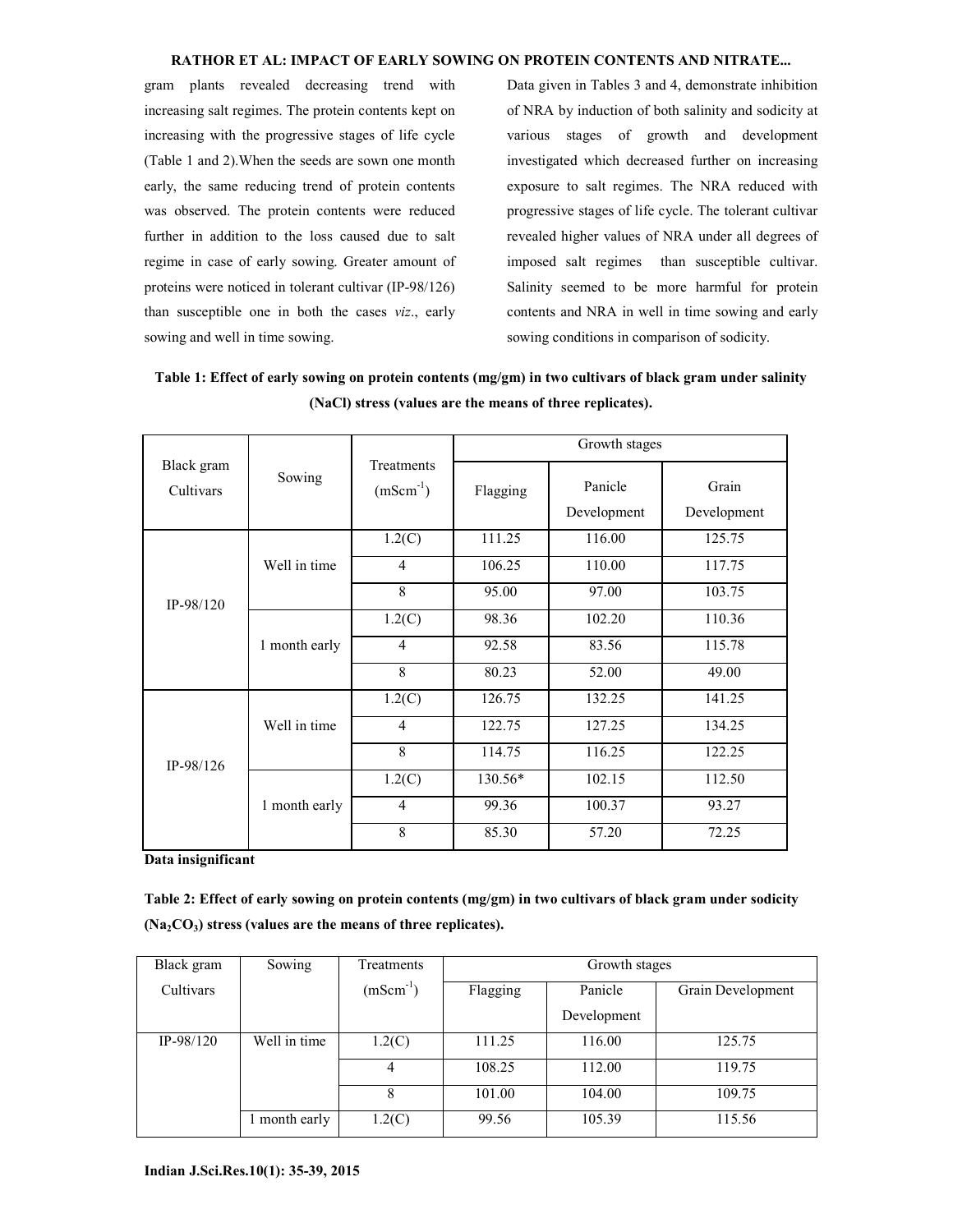|             |              | 4      | 91.32     | 87.36  | 112.25   |
|-------------|--------------|--------|-----------|--------|----------|
|             |              | 8      | 83.26     | 58.72  | 76.00    |
| $IP-98/126$ | Well in time | 1.2(C) | 126.75    | 132.25 | 141.25   |
|             |              | 4      | 124.75    | 129.25 | 137.25   |
|             |              | 8      | 119.50    | 123.25 | 129.25   |
|             | 1 month      | 1.2(C) | $130.56*$ | 106.36 | 117.86   |
|             | early        | 4      | 99.36     | 90.25  | 101.25   |
|             |              | 8      | 85.30     | 73.63  | $10.36*$ |

## RATHOR ET AL: IMPACT OF EARLY SOWING ON PROTEIN CONTENTS AND NITRATE...

\*Data insignificant

Table 3: Effect of early sowing on nitrate reductase activity ( $\mu$ mol NO<sub>2</sub> h<sup>-1</sup> g<sup>-1</sup> fr.wt.) in two cultivars of black gram under salinity (NaCl) stress (values are

the means of three replicates).

|                         |               |                             | Growth stages |                        |                      |
|-------------------------|---------------|-----------------------------|---------------|------------------------|----------------------|
| Black gram<br>Cultivars | Sowing        | Treatments<br>$(mSem^{-1})$ | Flagging      | Panicle<br>Development | Grain<br>Development |
|                         | Well in time  | 1.2(C)                      | 5.40          | 5.12                   | 4.84                 |
|                         |               | $\overline{4}$              | 4.65          | 4.10                   | 3.52                 |
| $IP-98/120$             |               | 8                           | 4.15          | 3.56                   | 3.01                 |
|                         | 1 month early | 1.2(C)                      | 5.24          | 4.83                   | 4.00                 |
|                         |               | $\overline{4}$              | 5.56          | 3.96                   | 3.00                 |
|                         |               | 8                           | 3.99          | 3.24                   | 2.76                 |
| $IP-98/126$             | Well in time  | 1.2(C)                      | 5.65          | 5.50                   | 5.39                 |
|                         |               | $\overline{4}$              | 5.1           | 4.72                   | 4.36                 |
|                         |               | 8                           | 4.63          | 4.26                   | 3.99                 |
|                         | 1 month early | 1.2(C)                      | 5.38          | 5.1                    | 5.00                 |
|                         |               | $\overline{4}$              | 5.3           | 5.1                    | 4.13                 |
|                         |               | 8                           | 4.01          | 4.03                   | 2.00                 |

\*Data insignificant

Table 4: Effect of early sowing on nitrate reductase activity ( $\mu$ mol NO<sub>2</sub> h<sup>-1</sup> g<sup>-1</sup> fr.wt.) in two cultivars of black gram under sodicity  $(Na_2CO_3)$  stress (values are the means of three replicates).

| Black gram<br>Cultivars | Sowing       | Treatments<br>$(mScm^{-1})$ | Growth stages |             |             |
|-------------------------|--------------|-----------------------------|---------------|-------------|-------------|
|                         |              |                             | Flagging      | Panicle     | Grain       |
|                         |              |                             |               | Development | Development |
|                         |              | 1.2(C)                      | 5.40          | 5.12        | 4.84        |
| $IP-98/120$             | Well in time | 4                           | 4.80          | 4.10        | 3.52        |
|                         |              | 8                           | 4.30          | 3.56        | 3.01        |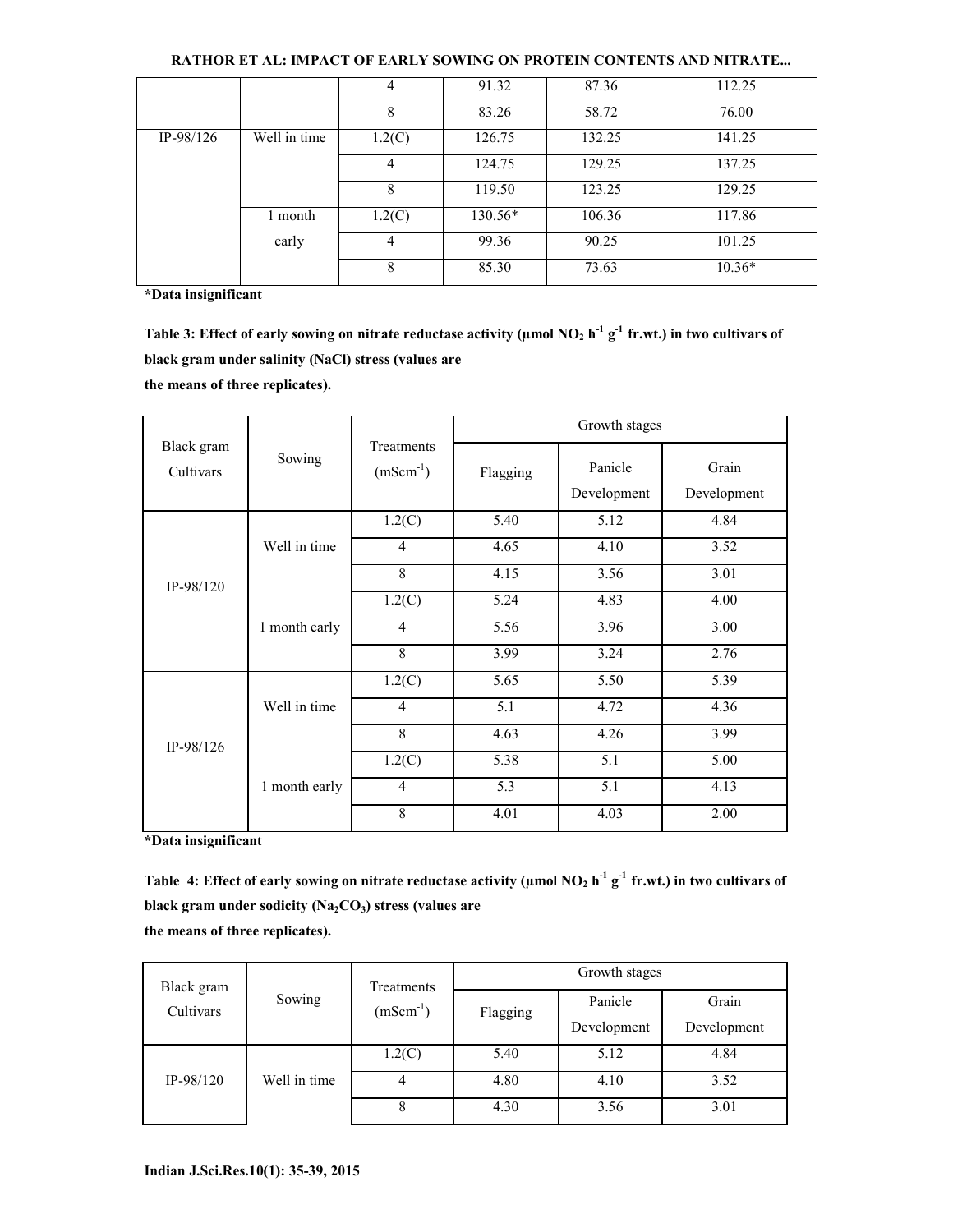|             | 1 month early | 1.2(C)         | $5.60*$ | 4.83 | 4.00 |
|-------------|---------------|----------------|---------|------|------|
|             |               | $\overline{4}$ | 4.63    | 3.96 | 3.00 |
|             |               | 8              | 4.00    | 3.24 | 2.76 |
| $IP-98/126$ |               | 1.2(C)         | 5.65    | 5.50 | 5.39 |
|             | Well in time  | $\overline{4}$ | 5.15    | 4.88 | 4.41 |
|             |               | 8              | 4.69    | 4.56 | 4.19 |
|             |               | 1.2(C)         | 5.10    | 5.00 | 4.80 |
|             | 1 month early | $\overline{4}$ | 5.00    | 4.23 | 4.10 |
|             |               | 8              | $5.56*$ | 4.01 | 3.00 |

RATHOR ET AL: IMPACT OF EARLY SOWING ON PROTEIN CONTENTS AND NITRATE...

\*Data insignificant

The decrement in protein contents may be caused due to enhanced protease activity (Sheoran and Garg, 1978) or due to hydrolysis of proteins ( Uprety & Sarin, 1975).The dose dependent inhibition in nitrate reductase activity (NRA) may be caused due to dissociation of FAD in the leaves ( Safarliev et al., 1984) ; due to shortage in the supply of electron donors NADH/NADPH ( Gengenbach et al., 1973 )

#### **REFERENCES**

- Austenfeld, Franz-Arnold (1974) : The effect of NaCl and other alkali salts on the nitrate reductase of Salicornia europea L. P. Pflanzenphysiol., 71(4) : 288-296.
- Burman,U., Garg, B.K. and Kathju, S. (2001) : Genotypic variations in growth, mineral composition, photosynthesis and leaf metabolism of Indian mustard under sodicity stress. Indian J. Plant Physiol., 4 : 374-380.
- Dahiya, B.S. et al., (1988). Haryana J. Agron. 4 : 116-118.
- Eshel, Y. (1968). Israel J. Agric. Res. 18 : 31-33.
- Geng enbach, B.G., Miller, R.J., Koeppe, D.E. and Arntzen, C.I. (1973) : The effect of toxin from Helminthosporium mydis (race-1) on isolated corn mitochondria swelling. Can. J. Bot., 7 : 2119-2125.

or due to reduced supply of substrate to active site of enzymes resulting from inhibition of nitrate uptake i.e. depletion of endogenous nitrate pool (Trogisch et al., 1989). Further reduced values of protein contents and NRA in case of early sowing may be attributed to reduction in pre and post flowering periods ( Eschel, 1988).

- Klepper, L., Flesher, D. and Hageman, R.H. (1971) : Generation of nicotinamide adenine dinucleotide fot nitrate reduction in green leaves. Plant Physiol. 48 : 580-590.
- Lal, R.K. and Bhardwaj, S.N. (1987) : Studies on nitrogen metabolism of salinity stressed field pea ( Pisum sativum Linn. var Arvensis). Indian J. Plant Physiol., 30(2) :165-169.
- Malakondaiah, M. and Rao, G.R. (1979) : Effect of foliar application of phosphorous on DNA,RNA under salt stress in peanut (Arachis hypogaea). Pl. Soil, 53 : 251-253.
- Mishra, S.N. and Srivastava, H.S. (1983) : Role of inorganic nitrogen in the synthesis and degradation of chlorophyll and carotenoids in maize leaves. Biol. Plant, 25 : 21-27.
- Plaut, Z. (1974) : Nitrate Reductase activity of wheat seedling during exposure to and recovery from water stress and salinity. Physiol. Plant. 30 : 212-217.